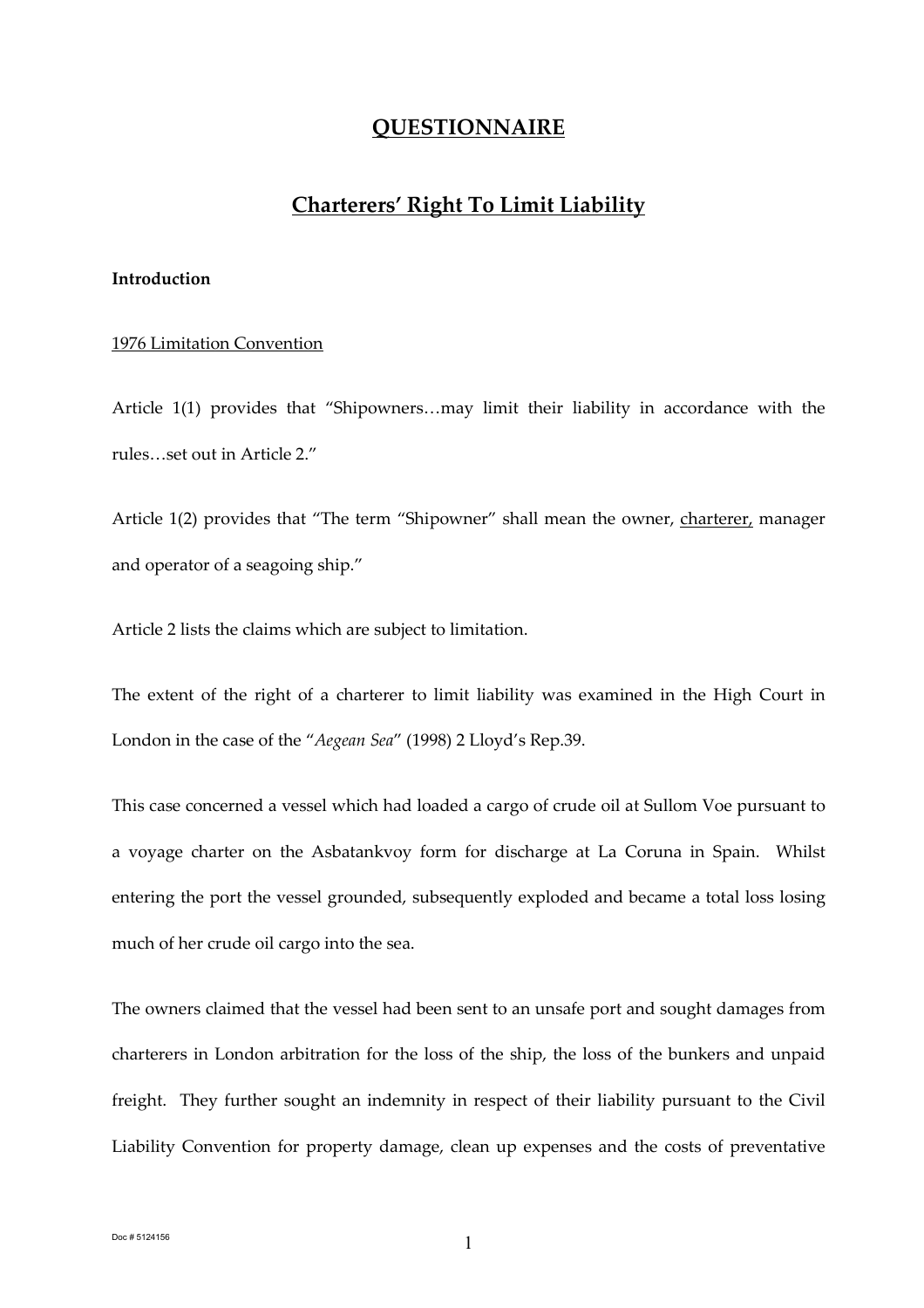measures arising out of the oil spill. Further they sought an indemnity in respect of their potential liability to Cristal and the reimbursement of special compensation paid to the salvors pursuant to a Lloyd's Open Form Salvage Agreement which had been entered into. The total claims against charterers came to US\$65 million. The vessel's limitation fund was approximately US\$12 million. Whilst the scope of the various claims were wide ranging there was a common factor in that the owner would not have been able to limit his liability under the 1976 Convention for any of these claims. The first three claims represented the Owners own losses and were therefore claims over which the owner had no opportunity to raise a limitation defence. The next two claims (the claim in relation to CLC and Cristal) were excepted from limitation under the 1976 Convention (Article 3) but the owner now sought to recover these items from the charterers by way of damages.

The issue for the Court was whether a charterer could exercise a right to limit under the 1976 Convention in circumstances where an owner could not. The decision of the High Court was that a charterer was not entitled to limit in such circumstances. Mr Justice Thomas felt that it had never been the intention of the Convention that the amount set up in a limitation fund could be reduced by direct claims by owners against charterers, as the result of such a finding would be to diminish the fund for those truly entitled to claim. In his view the reference to "charterer" in the Convention referred to the situation where a charterer was "standing in the shoes of an owner" and facing claims as such. In other words that a charterer could only limit his liability in circumstances where the charterer was sued by a third party as if he was the owner.

In the "*CMA Djakarta*" the facts were as follows: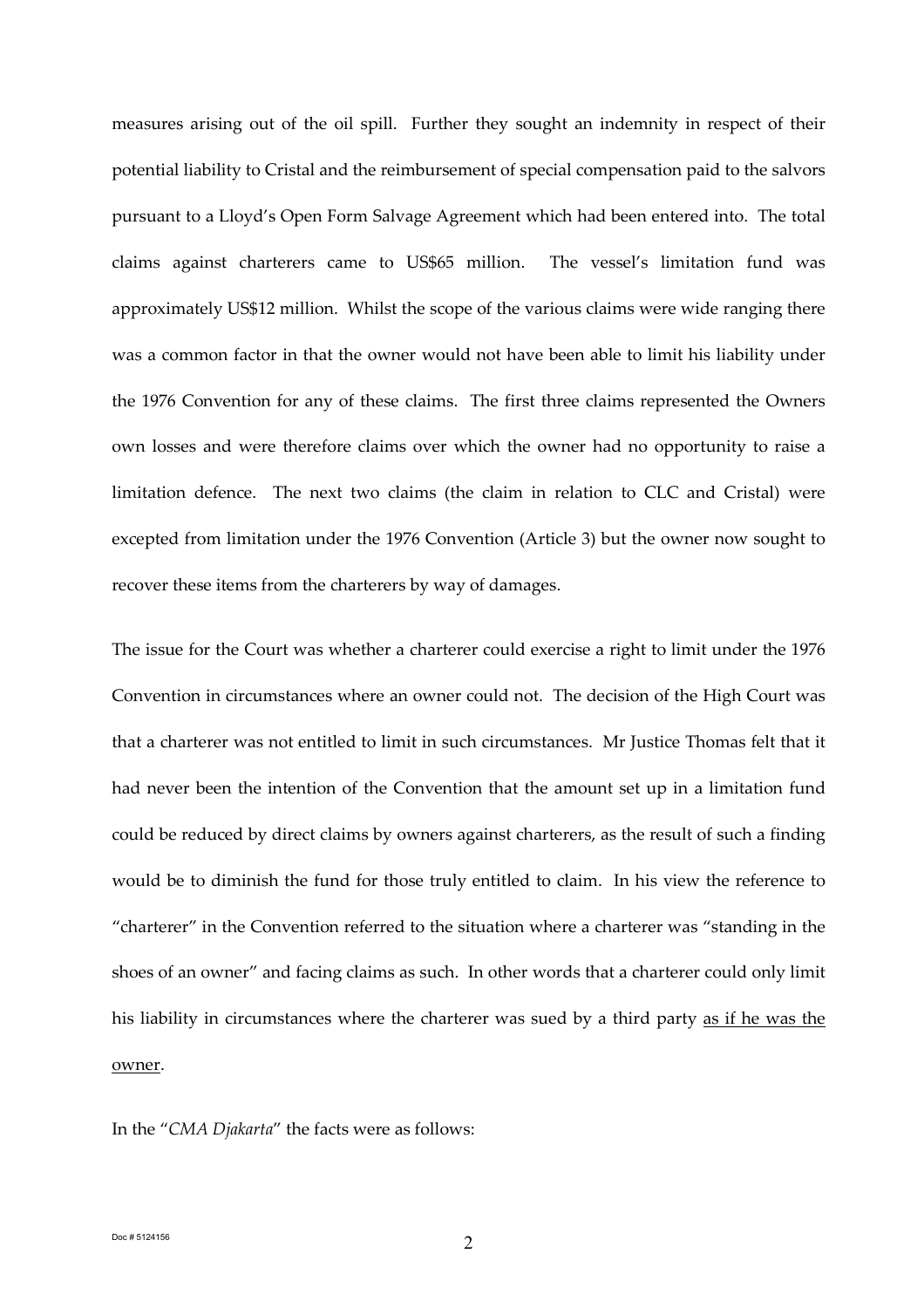In July 1999, "*CMA Djakarta*" was a few hundred miles off the coast of Cyprus when there was an explosion on deck followed by a fire. Despite significant efforts, the crew could not control the fire, and further explosions took place. The vessel was abandoned and subsequently grounded off the coast of Egypt where salvors took over. The fire was eventually put out and the vessel was towed to Malta as a port refuge and subsequently to Croatia for repairs.

There were detailed investigations into the cause of the casualty, followed by a London arbitration between owners and charterers that held that the fire and explosion on deck had been caused by a cargo of bleaching powder (a form of calcium hypochlorite), which had selfcombusted, possibly as a result of impurities in the cargo, either caused during the manufacturing process or as a result of contamination during transport.

It was held in the arbitration that this amounted to a breach of the Charterparty by charterers and the owners were awarded the cost of repairs to the "*CMA Djakarta*", together with all ancillary losses, such as costs of salvage and an indemnity for cargo claims.

The arbitrators found themselves bound by the decision of Mr Justice Thomas in the "*Aegean Sea*" with the result that the charterers had no right to limit. The charterers appealed this one aspect of the London Arbitration Award, the appeal was heard in the High Court before Mr Justice Steel. He agreed with the decision of Mr Justice Thomas in the "*Aegean Sea*". The person entitled to limit under the Convention was the "Shipowner" and although the "Shipowner" was defined as meaning "the owner, charterer, manager or operator of a seagoing ship", under the 1976 Limitation Convention, a charterer only had the right to limit as against third parties when acting in the capacity of an owner.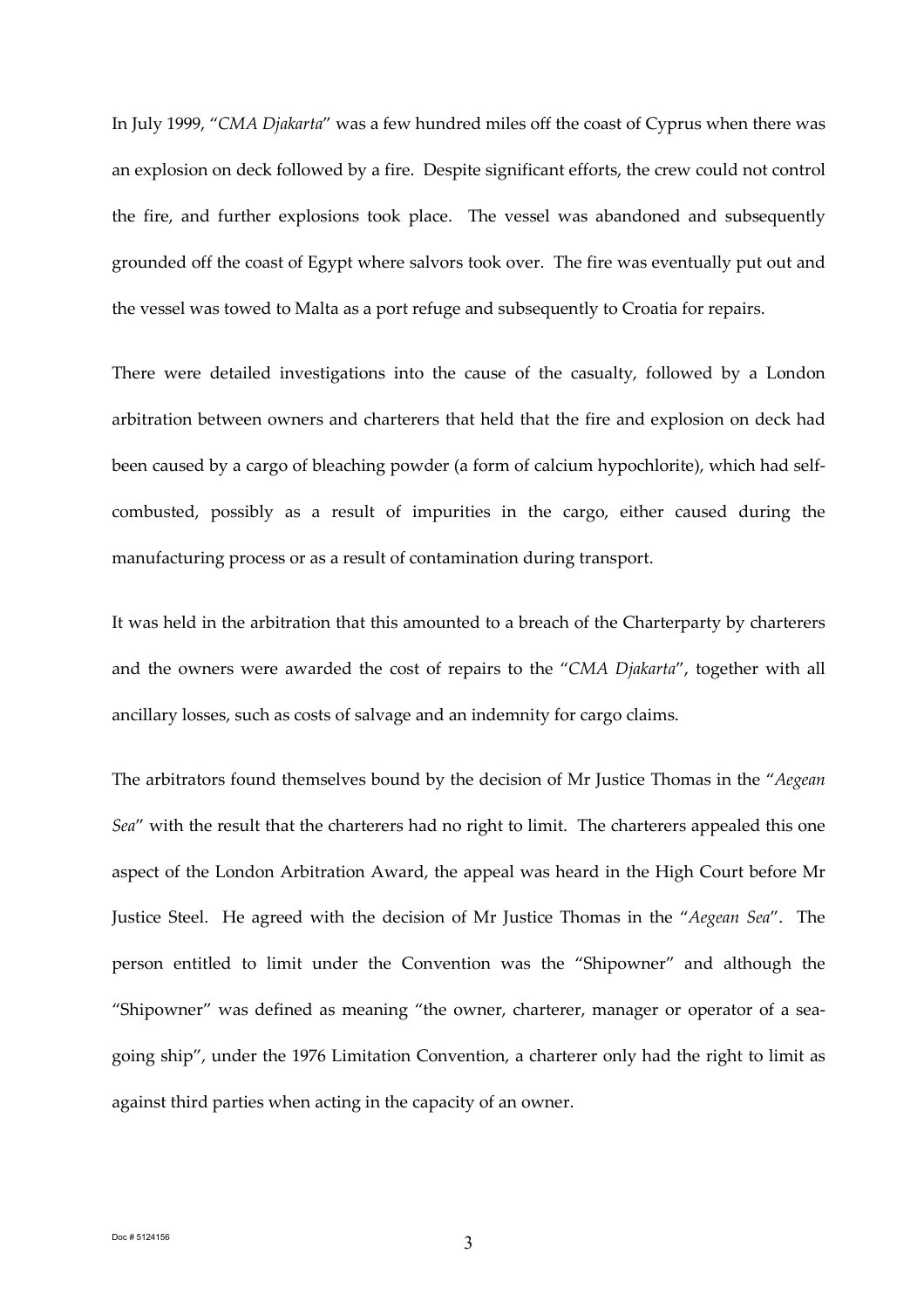The decision of Mr Justice Steel was then taken to the Court of Appeal. The Court held that, in theory, a time-charterer could limit as against an owner under the Convention. The Court found that the rationale applied by Steel and Thomas J was misfounded in law, and that the charterer's right to limit does not arise because he stands in the shoes of the Shipowner, but as of right by application of the Convention.

Essentially, the Court found that the person seeking to limit can limit in respect of all the claims mentioned in Article 2. Additionally, it noted that Article 2(2) provides that most of the claims set out in Article 2(1) are subject to limitation even if brought by way of recourse or for an indemnity under a contract or otherwise.

Accordingly, in deciding whether a charterer can limit his liability, it is first necessary to ascertain whether the claims against a charterer by an owner fall within Article 2. The main claim that was brought in the "*CMA Djakarta*" was for the cost of repairs to the ship. The Court held that the words in Article 2(1)(a) did not include loss of or damage to the ship itself. The Court also held that the amount that the owners had to pay by way of salvage did not fall within Article 2 and equally that the owners' claim to be indemnified against their liability to contribute in general average would not fall within Article 2. It followed that the charterer could not limit in respect of any of these heads of claim.

In practice, therefore, the Court's decision that a charterer could limit against an owner, has little effect when considering many of the most common claims an owner is likely to make, following a casualty, against a charterer. Although not considered in the case, pollution claims also fall under a separate convention and therefore are outside Article 2.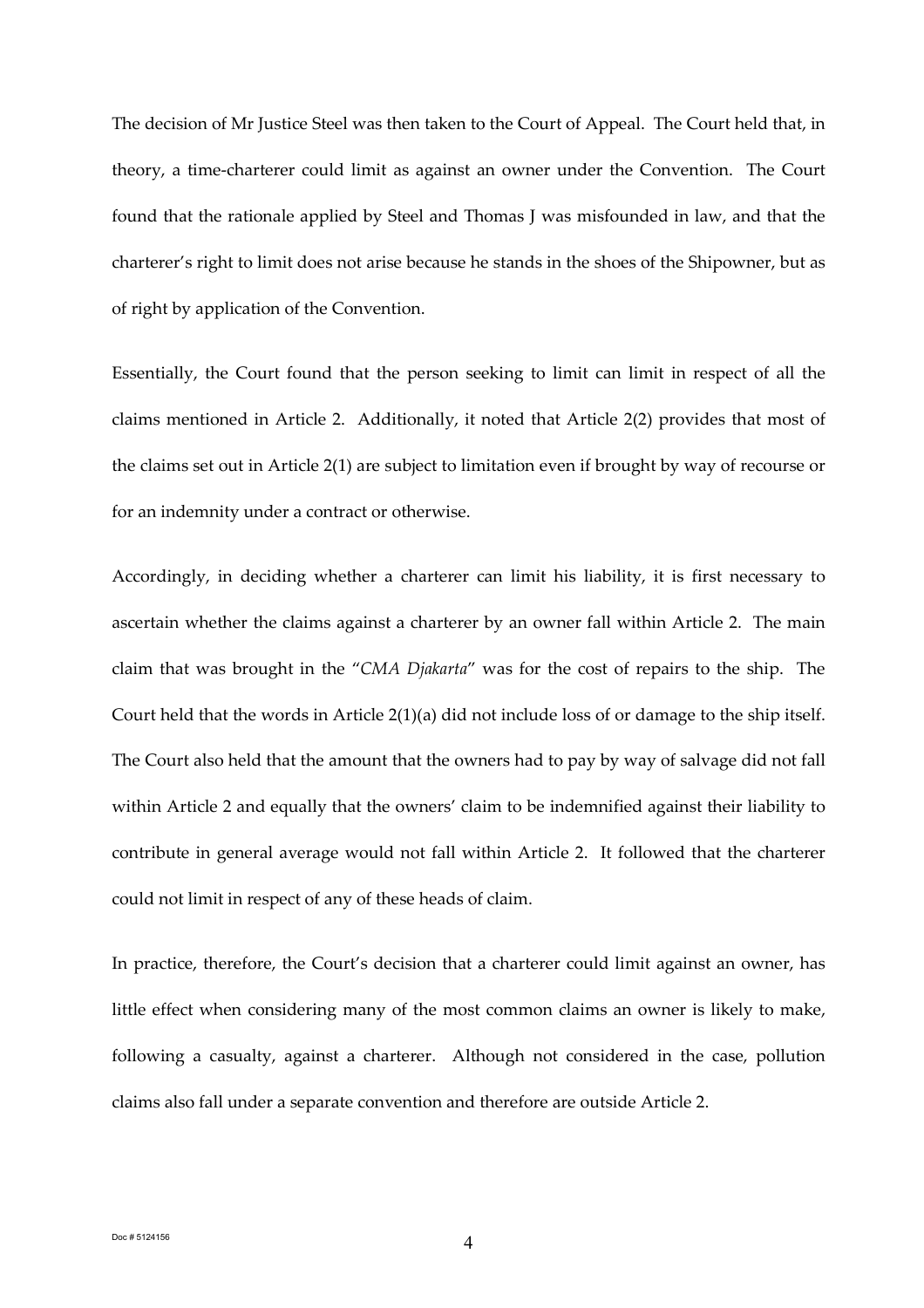The Court of Appeal, however, highlighted one type of claim which did fall within Article 2, namely an indemnity for any cargo claim that an owner has had to pay, since such a claim falls within *"claims in respect of …loss of or damage to property …occurring on board…"*. Of course, if a charterer was sued by cargo interests direct, they would no doubt seek to limit their liability to those cargo interests under the Convention in any event.

Accordingly, it is possible that an owner, whilst he may be able to establish a breach of the charterparty by the charterer, might not be able to recover from the charterer the full amount that he has had to pay to a cargo interest in another jurisdiction.

From an examination of the Travaux Preparatoires to the LLMC '76, it is evident that the issues raised by the "*Aegean Sea*" and the "*CMA Djakarta*" were never considered by those who drafted the Convention.

#### Questions:

1. Have the Court and arbitrators in your jurisdiction considered whether a charterer has a right to limit liability when faced by an indemnity claim? If so, with what result? Have any of these decisions been at Appellate level?

**A***: According to available information there have not been cases in front of Slovenian Courts or arbitration regarding the right of the charterer to limit his liability and furthermore involving an indemnity claim.* 

Have there been any local regulations, amendments, enacting statues or other forms of direct or delegated legislation which have addressed the issue of a charterers' right to limit?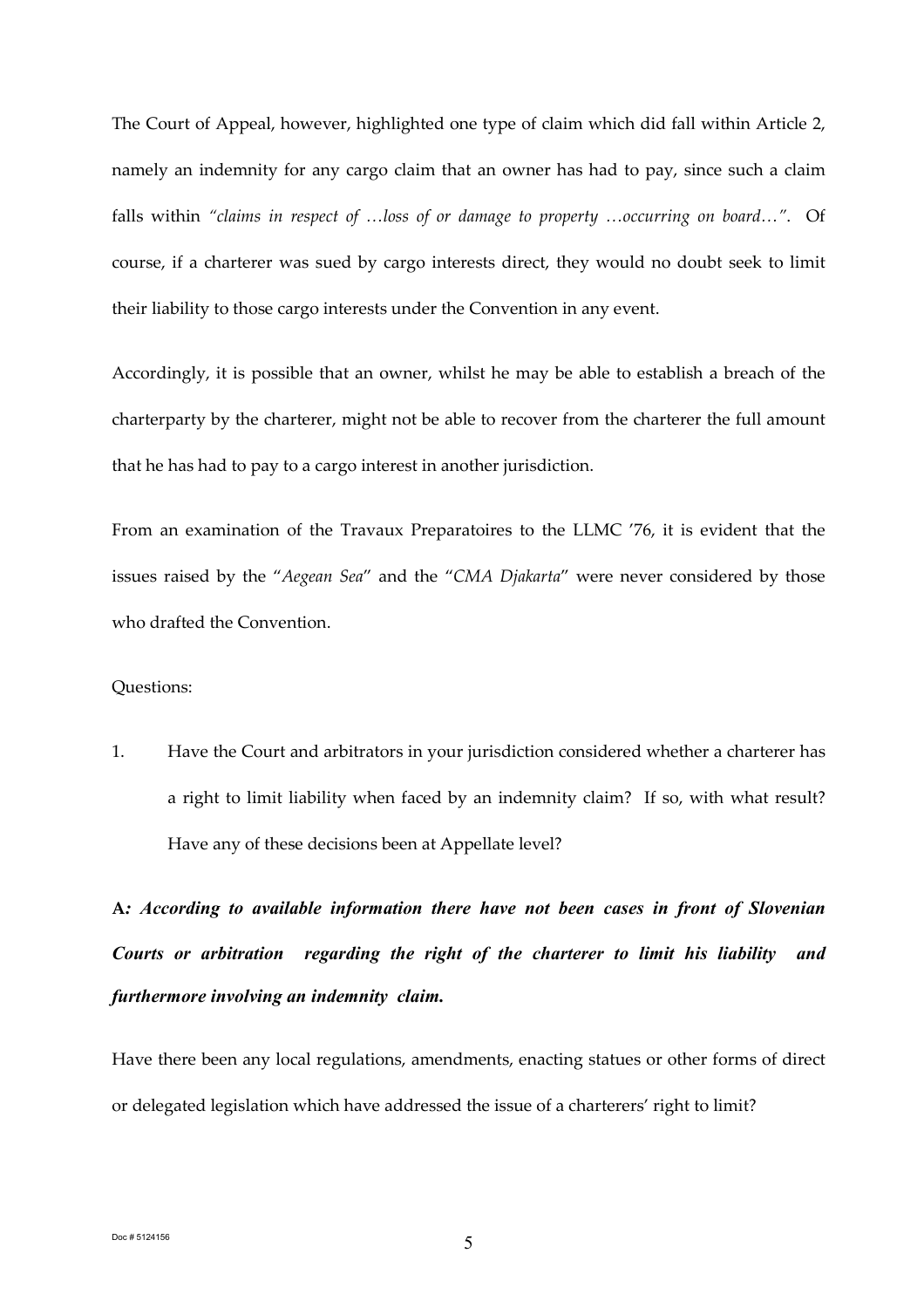*A: The Republic of Slovenia has not ratified LLMC '76 yet, nor the 1996 Protocol. The issue whether a charterer has the right to limit liability (also in case of an indemnity claim) is however addressed by the 2001 Slovene Maritime Code, Part 5, in Chapter 1 regulating "Carier's liability" and Chapter 2 regulating the "Procedure for the limitation of carrier's liability". It is due mentioning that the provisions embodied in the 2001 Maritime Code are based and reflects in great part the corresponding provisions of LLMC '76 though there are some differences . It is particularly interesting that the Maritime Code does not use, and this is true also when it comes to provisions regulating limitation of liability, the expression "shipowner" but instead the expression "carrier of the ship", although unless proved otherwise the "carrier" is deemed to be the registered owner of the ship. Art. 383 expressly provides that both the charterer and operator of the ship may be treated as "carriers" and therefore entitled to limit liability if certain requirements are met. Particularly in the light of the provision of the Maritime Code according to which a "charterer" in order to be qualified as a "carrier" must have "possession" of the ship, it would seem that the right to limit liability applies only to the demise and time charterer, and not for ex. to the voyage charterer. As there are no relevant provisions it would also seem that the right to limitation applies also in cases of an indemnity claim. The Maritime Code is the only Slovenian enactment regulating the right of the carrier (including the charterer) to limit its liability.* 

2. Is it desirable that a charterer should be permitted to limit when faced with an indemnity claim and if so, should his right be restricted to certain types of claim only?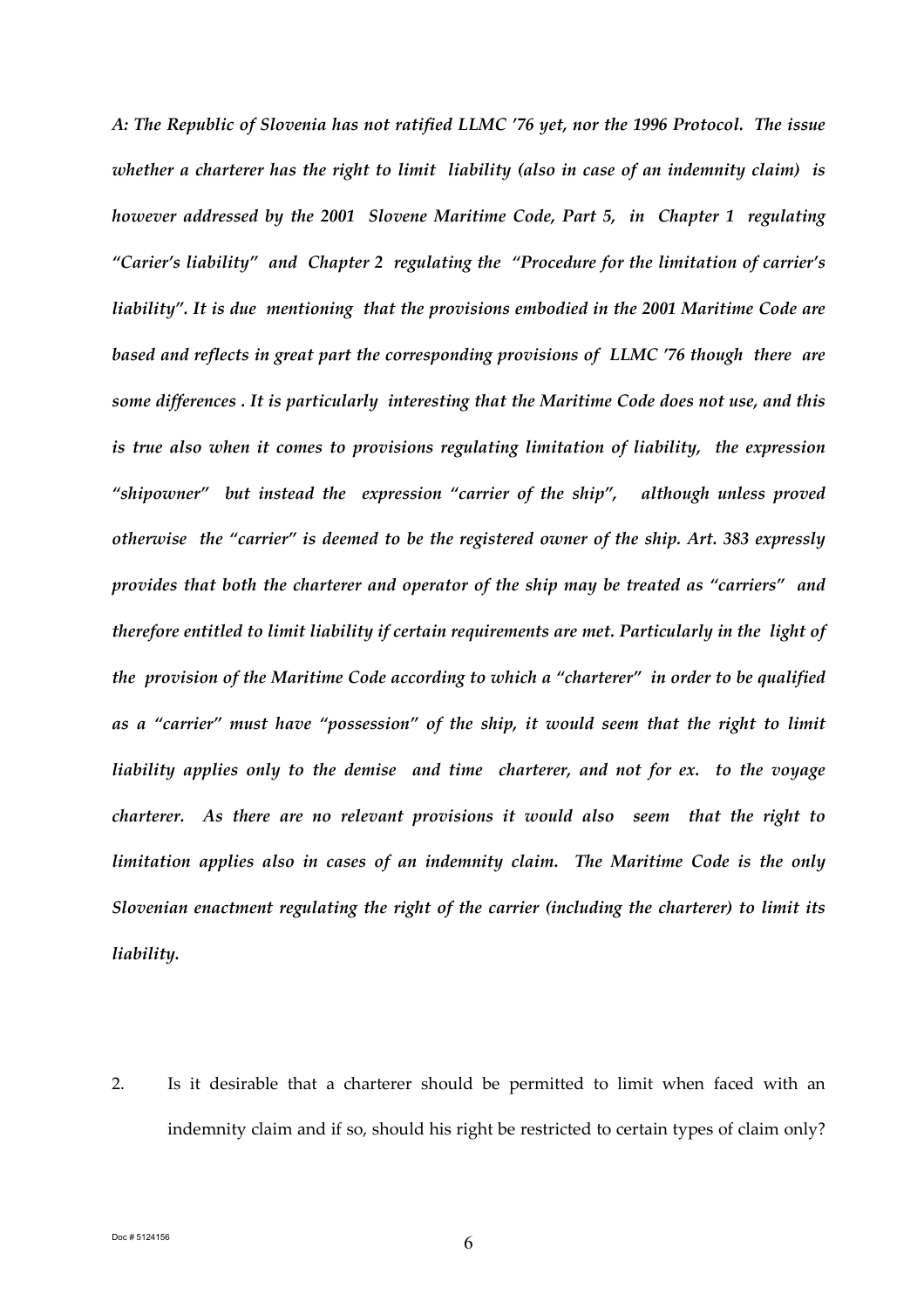In particular, should a charterer have the right to limit liability in relation to claims brought by the owner?

A: *As per answer on question 2, the charterer right to limit liability (also) for indemnity claims is according to Slovenian legislation restricted only to certain claims (as per LLMC '76). It would be benefitial that all parties who can be held liable for some kind of claim have the same rights – if the owner can limit his liability towards claimant, also the charterer should have the same right towards owner. This is also implied in the definition of the" carrier" contained in the Slovenian Maritime who puts as one of the main criteria the "possession" and impliedly therefore at least the commercial control of the ship. Particularly in the case of the demise charterer, and to a certain extent in the case of the time charterer, the charterer steps into the shoes of the shipowner with all the risk and benefits and therefore it should be granted the same protection as the shipowner. This in turn means that the list of (indemnity) claims for which the charterer is able to limit his liability should be brought beyond the provision of the 1976 LLMC in order to include all casses where the shipowner is entitled to limit its liability (ex. CLC, Bunker, HNS in the future), subject of course to the appropriate conduct of the charterer.* 

3. In your view, bearing in mind the historical background which gave rise to an owners' right to limit, should such a right now be extended to charterers in order to reflect modern trade usage and the increasingly important role played by charterers and liner operators?

*A: Yes, as implied in previous answers we share the opinion that charterers and (liner) operators should generally have a right to limit their liability.*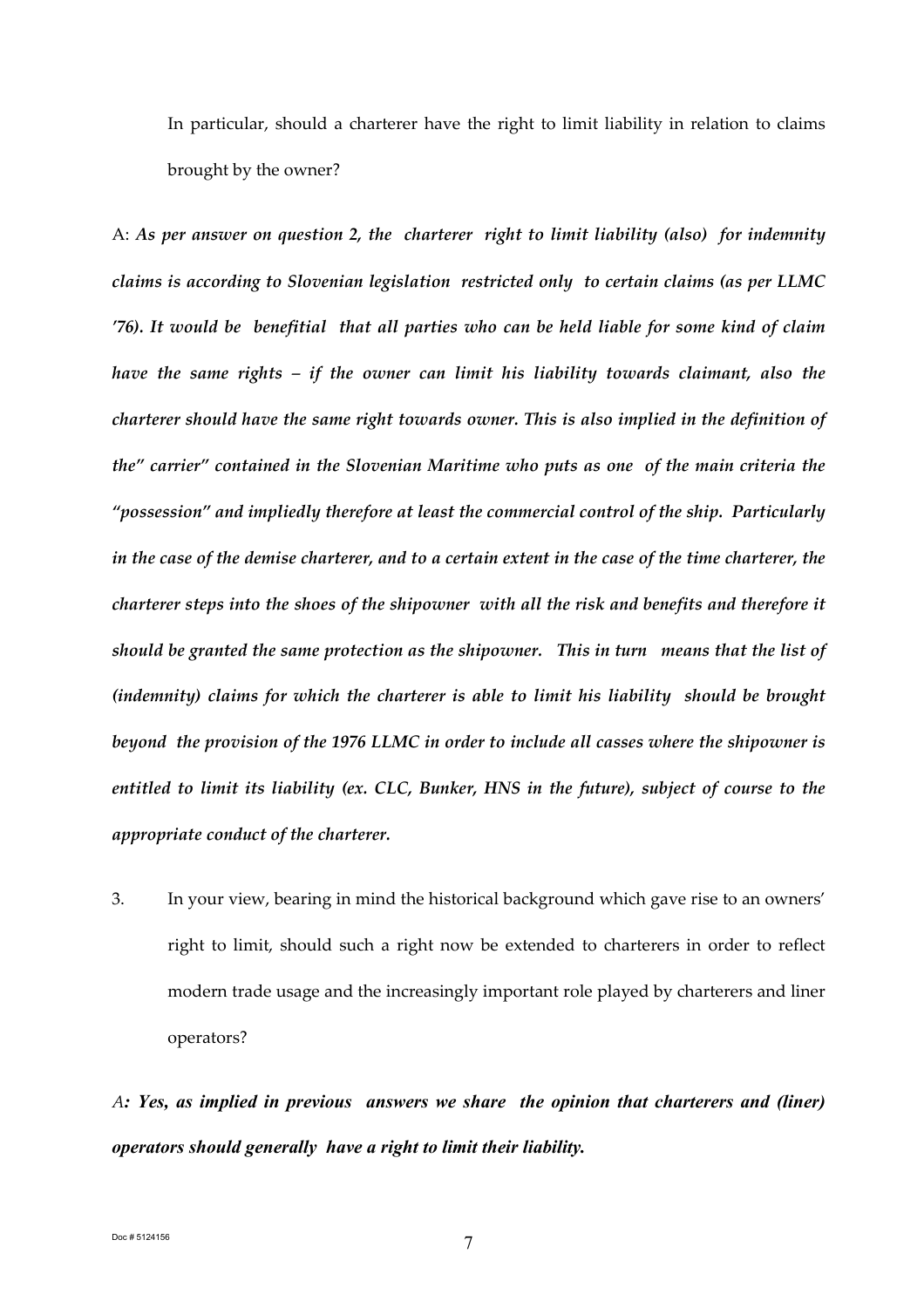4. In your view does what appears to be the current uncertainty in the law create an uneven playing field as between an owner and a charterer and further does the current position expose a charterer to the potential of bearing an uninsurable risk or at least one that can only be covered at an extremely high and prejudicial cost?

*A: According to Slovenian legislation (at least) the demise and time charterer have the same status as ship owners in cases when they qualify as "carriers of the ship" (also when it comes to indemnity claims). On the other hand, it would seem that the provisions of the 1976 Convention does not provide a clear answer to this question which can in turn lead to a situation of uncertainty for charterers and to the subsequent economic risk. The later may be overridden by proper insurance, if available, although that is likely to increase charterer's operating coasts. It seems therefore that there is a need to provide a level playing field for both the "charterer" and the "shipowner" when it comes to limitation of liability.* 

5. Do your answers to the questions above relate solely to time charterers or should additional protection also be available for slot charterers and other types of subcharterer.

# *A: For previously mentioned reasons it is our opinion that the protection should apply particularly to time charterers.*

6. Depending on your answers to the questions above, should the LLMC '76 be amended to reflect that position or should there potentially be a new convention giving the right to a charterer to limit liability?